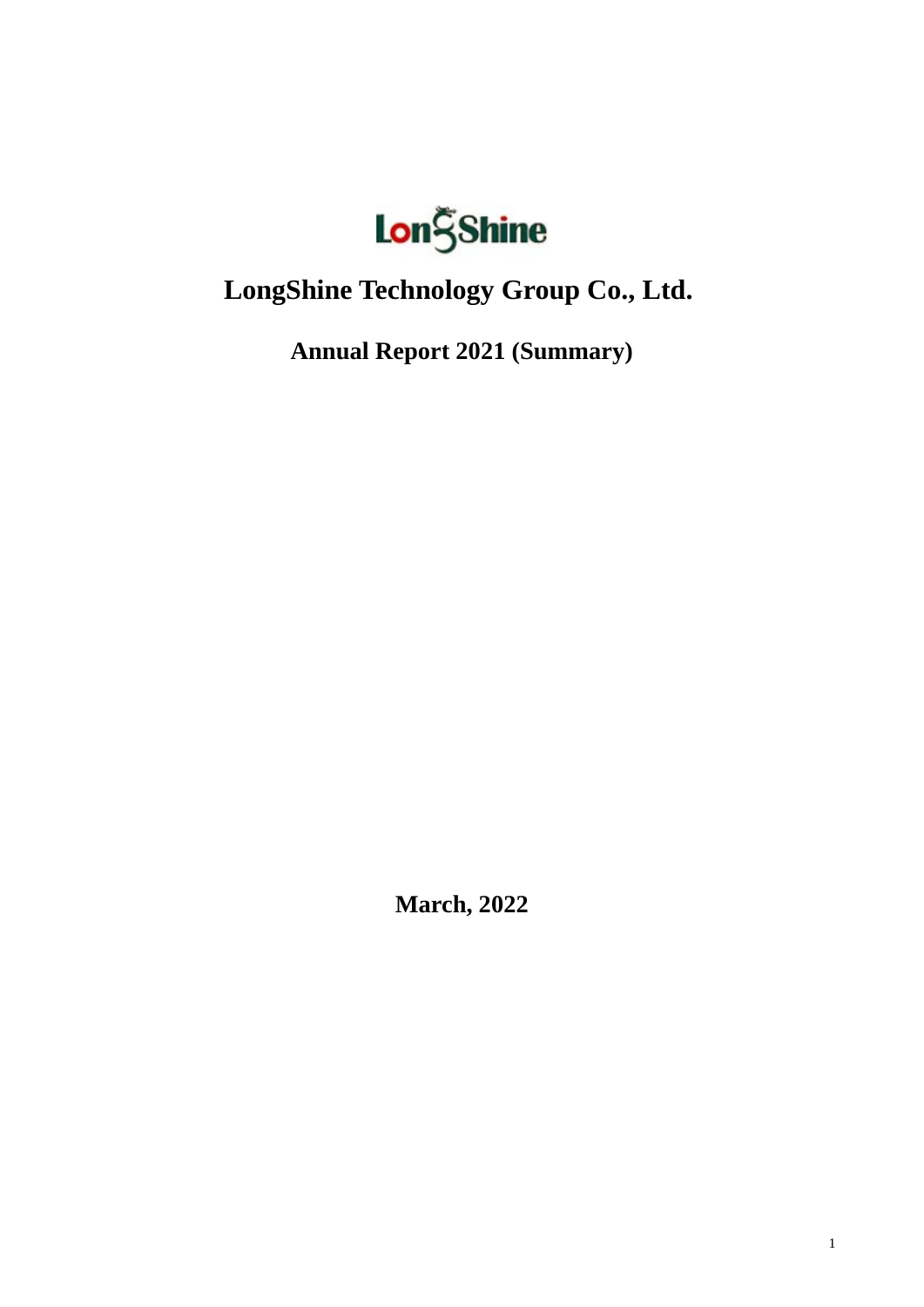## I. Key Accounting Data and Financial Indicators

|                                                                                                                | Current reporting period                 | year                       | The same period of previous Increase/decrease of current<br>year over Previous year |
|----------------------------------------------------------------------------------------------------------------|------------------------------------------|----------------------------|-------------------------------------------------------------------------------------|
| Revenue (RMB)                                                                                                  | 4,639,449,467.87                         | 3,386,979,761.83           | 36.98%                                                                              |
| Net profit attributable to shareholders of<br>listed company (RMB)                                             | 846,881,629.38                           | 707,097,839.17             | 19.77%                                                                              |
| Net profit attributable to shareholders of<br>listed company excluding non-recurring<br>gains and losses (RMB) | 722,679,685.74                           | 583,594,707.15             | 23.83%                                                                              |
| Net cash flows from operating activities<br>(RMB)                                                              | 163,851,943.65                           | 388, 171, 710.57           | $-57.79%$                                                                           |
| Basic EPS (RMB Yuan/share)                                                                                     | 0.83                                     | 0.71                       | 16.90%                                                                              |
| Diluted EPS (RMB Yuan/share)                                                                                   | 0.81                                     | 0.70                       | 15.71%                                                                              |
| Weighted average ROE                                                                                           | 14.52%                                   | 14.13%                     | 0.39%                                                                               |
|                                                                                                                | As at the end of the<br>reporting period | As at the end of last year | Increase/decrease of current<br>year over Previous year                             |
| Total assets (RMB)                                                                                             | 8,849,787,273.48                         | 7,738,673,953.42           | 14.36%                                                                              |
| Net assets attributable to shareholders of<br>listed company (RMB)                                             | 6,405,957,775.70                         | 5,535,383,023.37           | 15.73%                                                                              |

1. Key Accounting Data and Financial Indicators in Recent Three Years:

During this reporting period, the revenue of LongShine Group reached 4.639 billion yuan with an increase of 36.98% over the same period of last year; the net profit attributable to shareholders of listed company was 847 million yuan with an increase of 19.77% over the same period of last year; and the net profit attributable to shareholders of listed company excluding non-recurring gains and losses reached 723 million yuan with a year-on-year growth of 23.83%.

# 2. Main Accounting Data by quarter

|                                                                                                             | Q <sub>1</sub>    | Q <sub>2</sub>   | Q <sub>3</sub>   | Q <sub>4</sub>    |
|-------------------------------------------------------------------------------------------------------------|-------------------|------------------|------------------|-------------------|
| Revenue                                                                                                     | 600, 653, 776. 68 | 706,573,934.95   | 874,559,380.05   | 2,457,662,376.19  |
| Net profit attributable to<br>shareholders of listed company                                                | 49,106,553.59     | 69,242,019.91    | 66, 301, 083. 52 | 662, 231, 972. 36 |
| Net profit attributable to<br>shareholders of listed company<br>excluding non-recurring gains and<br>losses | 44,745,025.75     | 43, 191, 954. 46 | 63,503,976.44    | 571,238,729.09    |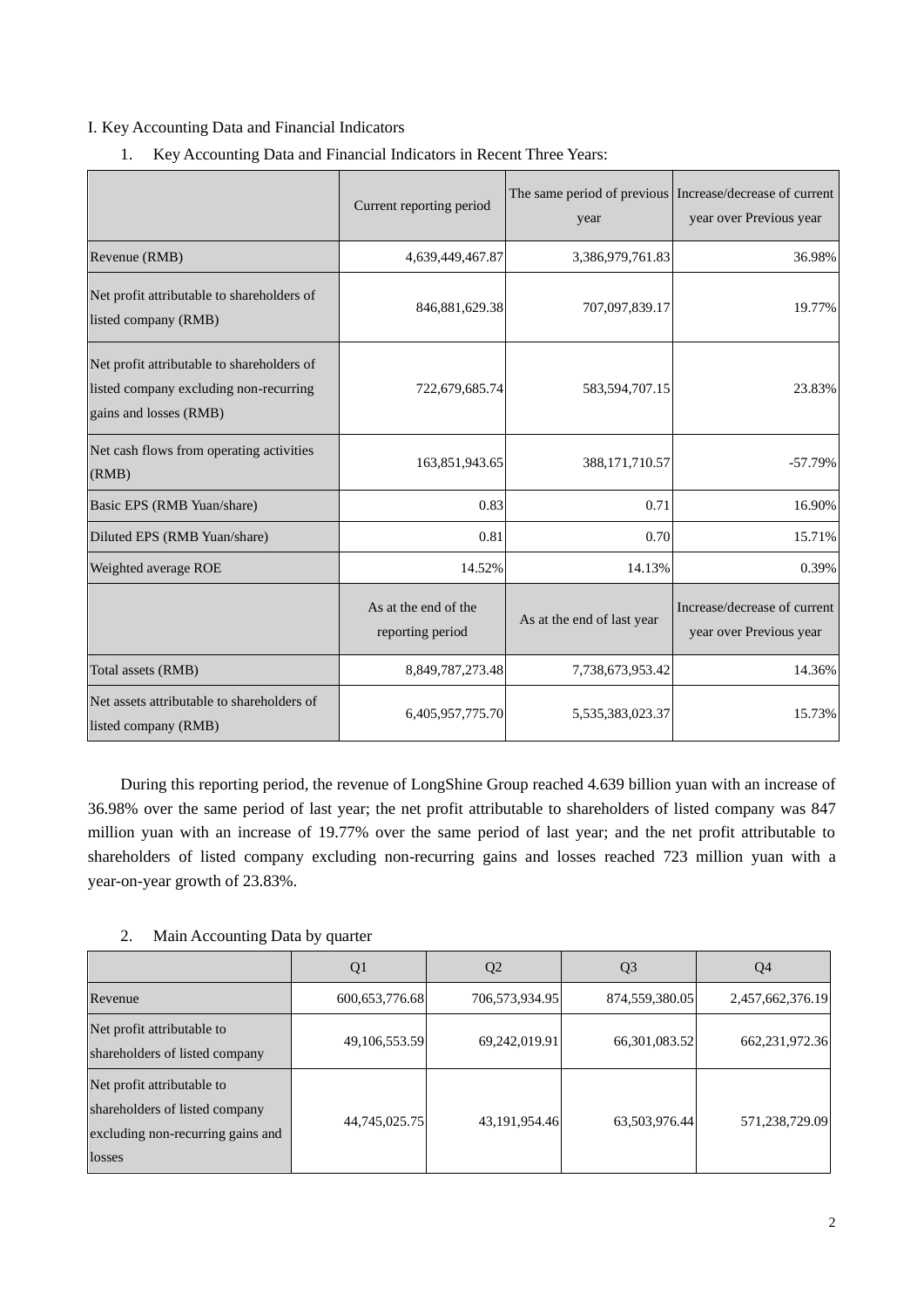| Net cash flows from operating | $-215.336.068.60$ | $-154.462.868.37$ | 27,329,155.85 | 506.321.724.77 |
|-------------------------------|-------------------|-------------------|---------------|----------------|
| activities                    |                   |                   |               |                |

### 3. Profit allocation and capitalization of capital reserve of current year

| Bonus shares per 10 shares (share)                                                       | $\overline{0}$ |
|------------------------------------------------------------------------------------------|----------------|
| Dividend per 10 shares (RMB) (tax included)                                              | 1.20           |
| Capitalizing per 10 shares (share)                                                       | $\theta$       |
| Equity base of the allocation plan                                                       | 1,037,653,106  |
| Cash dividend (RMB) (tax included)                                                       | 124,518,372.72 |
| Cash dividend in other ways (e.g. share<br>repurchase) (RMB)                             | 107,380,201.91 |
| Total cash dividend (including other ways) (RMB)                                         | 231,898,574.63 |
| Allocable profit (RMB)                                                                   | 462,055,897.30 |
| Proportion of total cash dividend (including other<br>ways) over total profit allocation | 100.00%        |

### II. Main business review of the company

### 1. Macro environment and policy background of the company's development

At the General Debate of the 75th Session of The United Nations General Assembly on September 22, 2020, President Xi Jinping stated that: "China will scale up its Intended Nationally Determined Contributions by adopting more vigorous policies and measures. **We aim to have carbon dioxide emission peak before 2030 and achieve carbon neutrality before 2060."** At present, the consensus of actively implementing the "double carbon" goal has been reached throughout the country. In 2021, the CPC Central Committee and the State Council successively issued *Working Guidance for Carbon Dioxide Peaking and Carbon Neutrality in Full and Faith Implementation of The New Development Philosophy*, *Action Plan for Carbon Dioxide Peaking before 2030* and other guiding policy documents, and to build a "1+N" policy system of carbon neutralization. The Government Work Report in March 2022 put forward the requirements of "orderly promoting carbon peak and carbon neutralization, promoting low-carbon energy transition, improving the consumption capacity of power grid for renewable energy power generation, and accelerating the formation of green production and lifestyle".

**Realizing carbon peaking and carbon neutralization is an extensive and profound systematic transition in economy and society.** It is also the key to solidly implement the new development philosophy, build a new development pattern and promote high-quality development. **The sector of energy and power is related to national energy security and national economic development, and is as well the main battlefield of carbon emission reduction.** Unprecedented attention has been paid to the energy sector nationwide, and the national policy support and management measures for new energy development has been more mature and rational. Over the past two decades, China has generally solved the problem of insufficient power supply, through domestic energy and infrastructure construction at the power generator and power grid. As China's economy has entered the stage of high-quality development, the contradiction between 'Energy Security, Energy Equity and Environmental Sustainability' faced by China's medium and long-term energy development has become increasingly prominent. **It is necessary to change the way of development and take marketization as the premise, digitization as the basis and consumption scenario as the means. By building a new electric power system, especially focusing**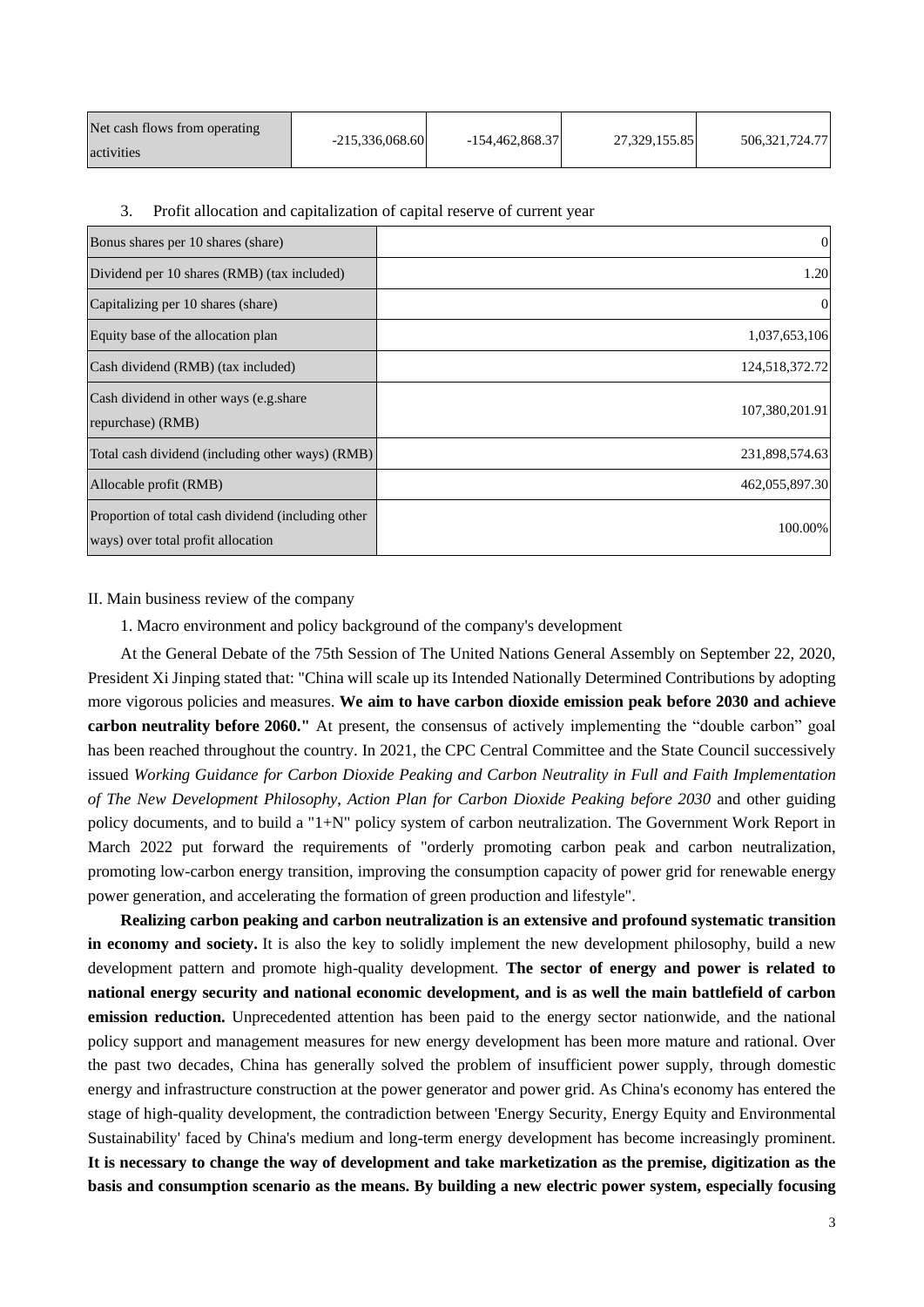# **on the power demand side and promoting the electrification of energy consumption, it will eventually solve the 'Energy Trilemma' problem of Security, Equity and Sustainability.**

In 2021, with the promotion of the 'double carbon' strategy, the implementation of electricity market reform was accelerated. In October 2021, the National Development and Reform Commission issued the Notice on *Further Deepening the Market-Oriented Reform of Grid Electricity Online Price of Coal-Fired Power Generation*, which promoted all coal-fired power generation to enter the electricity market and expanded the fluctuation range of market transaction electricity price to 20%. On the other hand, the catalogue electricity price is completely abolished, so as to encourage all industrial and commercial entities to enter the electricity market. For users who have not yet entered the market, power grid will purchase power on behalf of them. In January 2022, the National Development and Reform Commission issued the *Guiding Opinions on Accelerating the Construction of the National Unified electricity Market System*, which made it clear that the national unified electricity market system will be initially completed by 2025 and generally completed by 2030. **The core of electricity marketization is to reflect the relationship between supply and demand through price, form price signal and return to the commodity characteristics of electricity.**

With the marketization of electricity price and more volatile renewable energy in power system, **the fluctuation of electricity price gradually increases, and the personalized demand for energy services continues to emerge. The digitization capability has become the basis to support the marketization and meet the demand for better energy services.** Digital technology runs through the entire life cycle of energy development, production, transportation, utilization and recycling, and has been applied to improve the energy and power system. The State Grid and China Southern Power Grid have built and gradually improved the basic digital power network through a series of planning and construction, such as smart and strengthened power grid and Internet of Things on energy. At present, the digitization construction in energy and power sector not only covers all fields of power grid, it also began to extend to the energy consumption side. The equipment connected to the power grid increased exponentially, generating a large amount of data. The flexibility and interactivity of the network will be greatly improved, a large number of unmet power and energy needs will be met, and the optimal allocation of energy resources will be realized through digital technology, digitalization become the basis of marketization and consumption scenario.

**When a large number of demand side scenarios like distributed energy and electric vehicles appear and get connected to the power grid, a highly interconnected energy system is taking shape. Scenario will become the driving force of energy services and redefine the interaction between supply and demand.** The traditional business model of providing energy services based on heavy assets is upgraded to a platform model capable of providing service exchange. Based on various consumption scenarios, more opportunities for local energy services are emerging rapidly. Through the energy internet platform that can connect supply and demand and aggregate services, energy consumers can become local energy producers and transmit power to the power grid. They can also become direct participants in the energy market through give response on demand so as to balance the supply and demand nearby. In the future, large-scale distributed power generation on the demand side + energy storage on the demand side + user load control will form a micro-grid to realize the implementation of energy internet, and eventually become the main method to achieve carbon neutralization.

In 2021, the electricity consumption of the entire country exceeded 8 trillion kWh for the first time. Except for a few large power users, the majority of market entities are in shortage of professional energy services. Driven by marketization, digitization and scenario, the openly interconnected and supply-demand interactive energy internet can better meet the needs of users. In addition to basic power services, load aggregation, green power, demand responding, big data value-added services, distributed energy generation will become the new demand of the energy market. Guided by user value, professional energy service platform will play a critical role.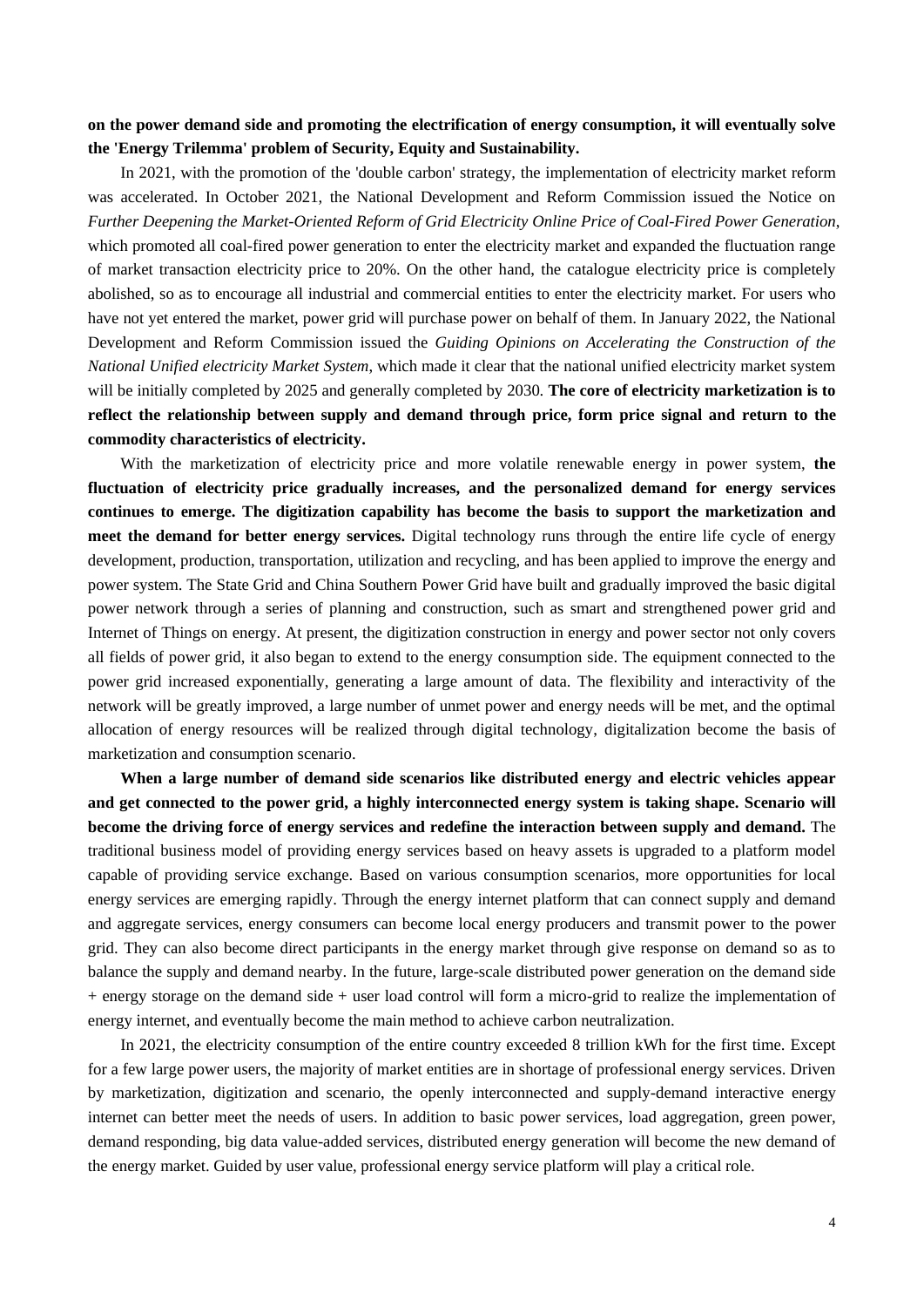### 2. Main business of the company

**LongShine is a leading technology company in energy industry. It has been serving the field of power and energy consumption, and focuses on the development strategies of "Energy Digitization + Energy Internet" by B2B2C business model.** On the one hand, LongShine assists customers such as the State Grid, China Southern Power Grid, Gas Group, and photovoltaic power stations in achieving digital upgrading through software, application and technology services, helping the construction of new electric power system and the innovation of energy service; on the other hand, LongShine carries out operation services in depth through its own energy internet service platform, and joins hands with strategic partners to provide end-users with new scenarios of multiple energy services through flux portals such as Alipay, UnionPay, and City Super APP, the platform helps end-users access to house energy service, electric vehicle charging service, energy efficiency management and other services, and promotes the electrification of energy consumption.

# **1) Energy Digitization: assisting in the construction of new electric power system and the innovation of energy service**

LongShine has been providing services in energy industry for nearly 25 years. In the electricity industry, the company has provided core service system and other solutions for major enterprise customers including the State Grid and China Southern Power Grid. The energy customers served by the company cover 22 provinces / autonomous regions / municipalities directly under the central government, serving more than 270 million energy users. The company actively explores the new energy industry and provides distributed photo-voltaic cloud platform, SaaS services and other products. In the gas industry, the company provides core system solutions for major gas enterprises such as China Resources Gas and China gas. With rich business experience and high-quality technical services, LongShine Technology has established a solid and leading position in the field of energy digitization.

In the electric power industries, LongShine vigorously promotes digital transition and the construction of new electric power systems, complies with the market-oriented development trend, helps customers on reducing costs and increasing internal efficiency, expand external innovation, and improve service quality. With the construction of the new electric power system, LongShine will seize the industrial opportunity, further explore space for development, and expecting its related business to gain accelerated growth. (1) The company continues to provide the core system in electric consumption service, continuously increases investment in R&D, and fully participates in the development of the new generation of core system of the State Grid. (2) In the field of digital new infrastructure, focusing on the development of industry hotspots, the company has actively participated in the innovation and implementation practice of key projects on big data application, IOT (Internet of Things) platform and application, cloud computing platform and application, developed energy big data solutions, and has supported several provinces to carry out innovative applications of big data in energy sector. (3) In terms of energy service and operation, the company actively explore new business opportunities, formed a unique competitiveness combining offline service and online operation in terms of electric vehicle charging operation, marketing operation and comprehensive energy operation, and widely carried out business operation services.

In gas industry, LongShine closely follows the opportunity of the rapid development of urban gas and provides mature solutions and information to support its corresponding platform. The user service information system independently developed by the company covers key businesses such as market development, business registration, meter reading and billing, charging accounts, value-added services, supervision and control and call center. It serves 270 urban gas companies under China Resources Gas, more than 400 urban gas companies under China Gas, as well as other large/medium-sized urban gas companies such as Hong Kong China Towngas, Shenyang gas, Shanxi Jincheng Anthracite Coal Mining Group, Zhejiang Energy Group Co. Ltd.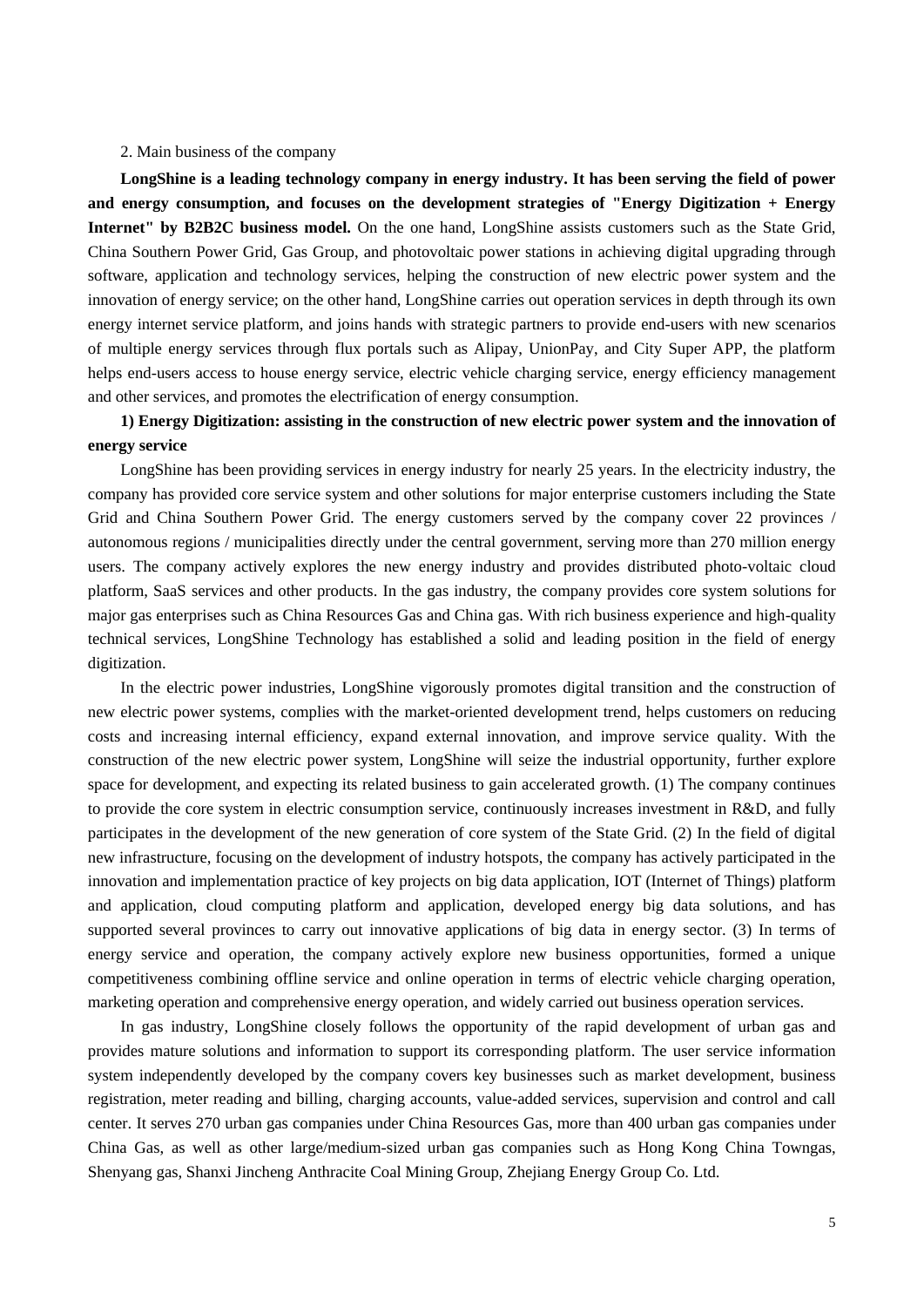# **During the reporting period, LongShine Technology Group Co., Ltd. achieved a total of 2.37 billion yuan revenue from energy digitization business with a year-on-year growth of 34.99%.**

### **2) Energy Internet: energy as a service (EaaS), and promoting the electrification of energy consumption**

In the field of residential energy services, (1) Since 2013, LongShine has cooperated with Alipay and other flux portals to construct the internet utilities payment scenario, through its own energy internet service platform, providing residents with online services of public utilities such as water, electricity, gas and heating. Up to now, the platform has become the largest online utility payment platform in China, which covering over 400 cities across the country. It has provided professional and convenient Internet utility payment service for over 5,300 public utility agencies and over 350 million household users, and has over 13 million daily active users on the platform. (2) Electric energy substitution in transportation and travel is critical to achieving the electrification of energy consumption. The promotion of electric vehicles is particularly important. Charging points, as the basic supporting facilities for the popularization of electric vehicles, have achieved obvious rapid development in recent years. LongShine builds a third-party aggregate charging service platform, aggregates vehicle/pile networks, and forms an aggregate charging service portal through "Alipay/AutoNavi Maps" with hundreds of millions of active users, providing new energy vehicle owners with charging services featured with "close distance, low price, fast charging, and good experience". At the end of 2021, the platform has accumulatively involved over 400 charging operators, achieving interconnection with leading operators such as State Grid, China Southern Power Grid, Teld, Star Charge, and Yunkuaichong. It involves over 320,000 charging points in operation, providing charging services for over 2.1 million new energy vehicle owners, and totally providing nearly 630 million kWh of aggregate charging.

In the field of enterprise energy services, (1) LongShine's "Photovoltaic Cloud Platform" supported by energy IoT-based technology escorts more efficient power generation by many distributed photovoltaic power stations. Relying on comprehensive monitoring, intelligent alarming, AI fault diagnosis, big data analysis, refined operation and maintenance, the platform improves the power generation efficiency of the power stations by digital and intelligent means, achieving the low-cost operation and management goal of "unmanned duty and few people on duty", and finally achieving the maximum benefit of photovoltaic power stations. Since the construction and operation of the "Photovoltaic Cloud Platform" in 2015, the scale of distributed photovoltaic power stations in China which the platform involves has been among the best in the country. At present, it has involved over 15,000 photovoltaic power stations of various types, with the installed capacity of nearly 10GW, the cumulative green generating capacity of 16.4 billion kWh, and accumulated carbon dioxide emissions decreasing by 17.82 million tons. The future combination of distributed photovoltaic power stations with charging points, energy storage and other scenarios will further promote the development of the company's energy Internet strategy. (2) Supported by energy IoT-based and big data analysis technology, LongShine provides comprehensive energy services such as building energy management and power energy center operation control through the BSE smart energy-saving system, and helps enterprises improve the power consumption efficiency and reduce the input of operation and maintenance personnel by such technical means as intelligent management, control and optimization, so as to achieve energy saving and consumption reduction, with the average energy-saving efficiency of over 15%.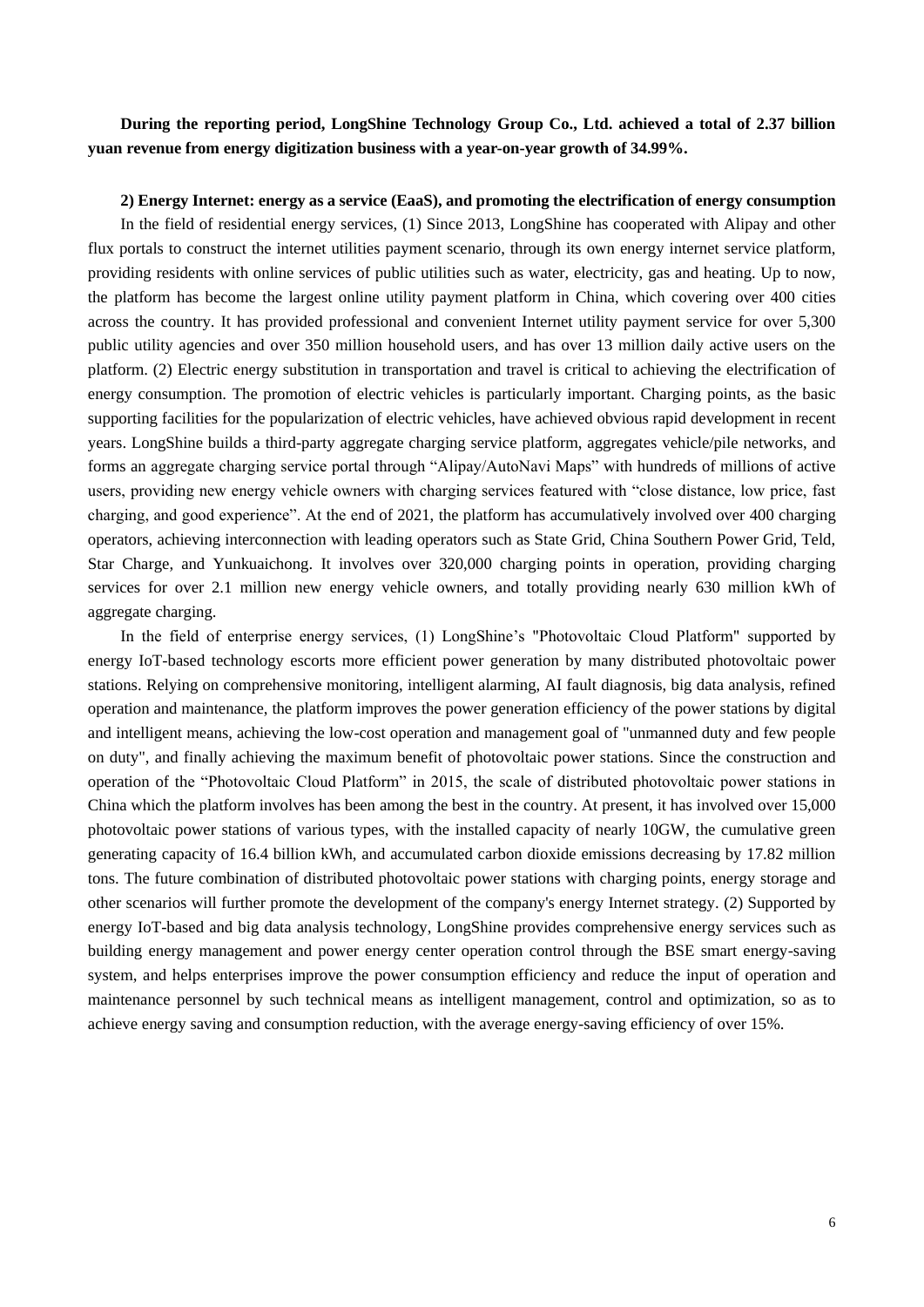

**During the reporting period, LongShine Technology Group Co., Ltd. achieved a total of 848 million yuan revenue from energy internet business with a year-on-year growth of 43.58%.**

3) OTT platform and hardware:

LongShine has entered mutually-trusted and win-win partnership with the operator of China Mobile, Licensee of NewTV, and local radio and television administration, to co-serve the Internet TV users. LongShine is dedicated in guaranteeing normal program watching of household users, presenting rich Internet TV contents to household users in a smooth, stable, and high-quality manner, and obtaining service revenue according to user activity. The company has worked with operators and licensees to provide household users with value-added services besides basic program watching service, such as paid films and television programs, music, education, medical care programs, etc.

The hardware business is mainly about the OTT terminal, which helped to obtain the OTT users in the early days. Nowadays, most of the users in LongShine's OTT platform use third party's terminal. With the development of platform business and the improvement of terminal market ecology, smart terminal business is gradually developing independently.

# **During the reporting period, LongShine Technology Group Co., Ltd. achieved a total of 1.42 billion yuan revenue from OTT platform and hardware business with a year-on-year growth of 36.6%.**

|                        | Revenue        | Cost of sales                     | Gross profit<br>margin | of revenue over<br>prior year | Increase/decrease   Increase/decrease  <br>of cost over prior<br>year | Increase/decrease<br>of gross profit<br>margin over prior<br>year |
|------------------------|----------------|-----------------------------------|------------------------|-------------------------------|-----------------------------------------------------------------------|-------------------------------------------------------------------|
| By industry            |                |                                   |                        |                               |                                                                       |                                                                   |
| Energy<br>digitization |                | 2,371,238,139.94 1,328,511,022.91 | 43.97%                 | 34.99%                        | 43.90%                                                                | $-3.47\%$                                                         |
| Energy internet        | 848,067,473.53 | 400,290,719.74                    | 52.80%                 | 43.58%                        | 84.26%                                                                | $-10.42\%$                                                        |

III. Revenue and Cost Analysis

1. Products accounting for above 10% of the Company's main revenue or profit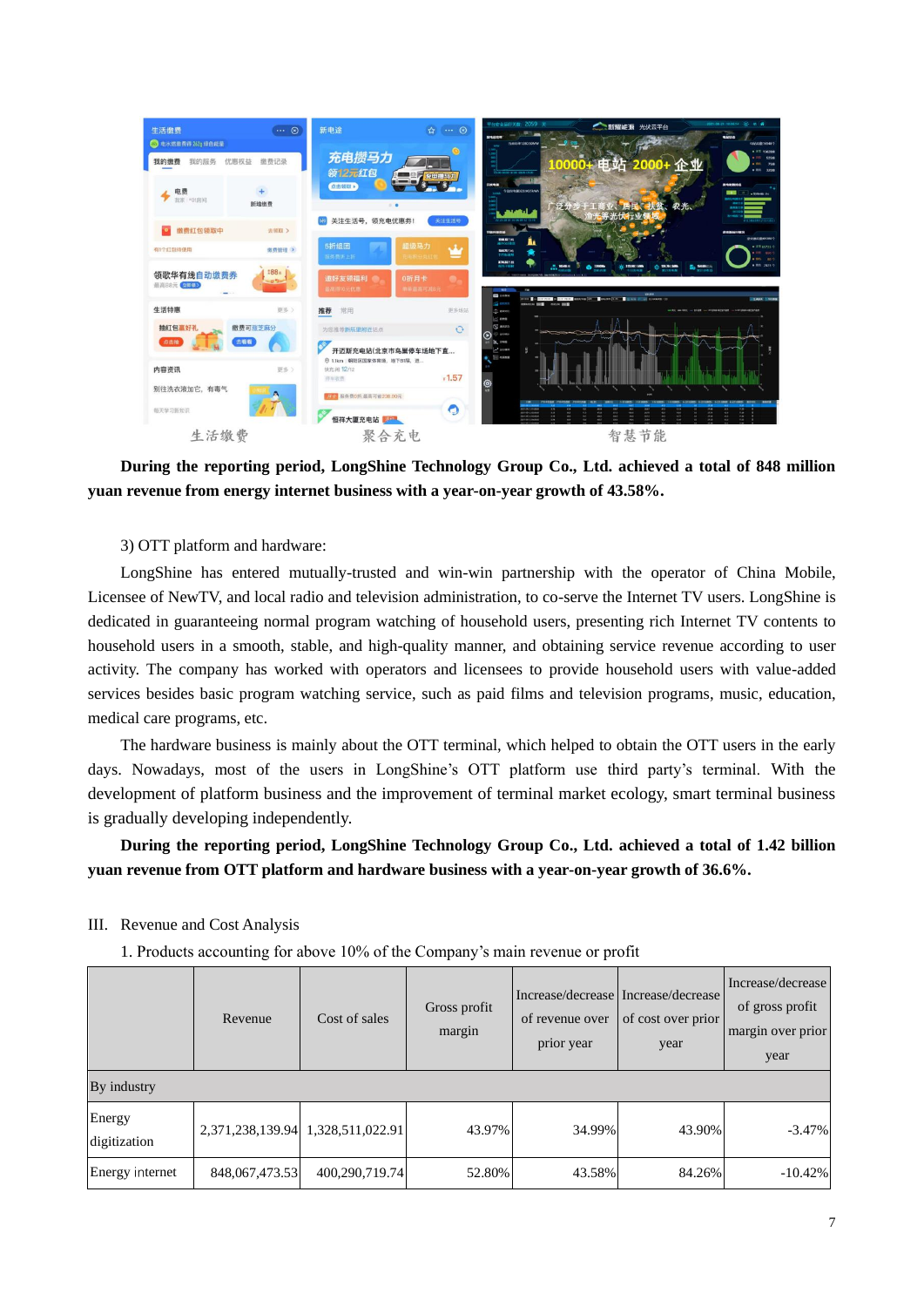| <b>OTT</b> platform | 1,420,143,854.40 | 896,417,848.82 | 36.88% | 36.60% | 29.29% | 57%<br>، ب |
|---------------------|------------------|----------------|--------|--------|--------|------------|
|---------------------|------------------|----------------|--------|--------|--------|------------|

|                          | Revenue          | Cost of sales                     | Gross profit<br>margin | of revenue over<br>prior year | Increase/decrease Increase/decrease<br>of cost over prior<br>year | Increase/decrease<br>of gross profit<br>margin over prior<br>year |  |
|--------------------------|------------------|-----------------------------------|------------------------|-------------------------------|-------------------------------------------------------------------|-------------------------------------------------------------------|--|
| By product               |                  |                                   |                        |                               |                                                                   |                                                                   |  |
| Platform<br>operating    | 1,016,508,162.35 | 390,082,733.50                    | 61.63%                 | 23.21%                        | 47.36%                                                            | $-6.28%$                                                          |  |
| Software service         |                  | 2,548,604,560.65 1,369,958,259.09 | 46.25%                 | 34.97%                        | 44.40%                                                            | $-3.51%$                                                          |  |
| Intelligent<br>terminals | 850,293,193.29   | 692, 335, 195.41                  | 18.58%                 | 54.39%                        | 30.95%                                                            | 14.58%                                                            |  |

# 2. Cost of Sales

|                          |                      | 2021              |                          | 2020           |                          |               |
|--------------------------|----------------------|-------------------|--------------------------|----------------|--------------------------|---------------|
| Product                  | Item                 | Amount            | As % of cost of<br>sales | Amount         | As % of cost of<br>sales | Change $(\%)$ |
| Platform<br>operating    | <b>Cost of Sales</b> | 390,082,733.50    | 14.86%                   | 264,721,903.62 | 14.44%                   | 47.36%        |
| Software service         | Cost of Sales        | 1,369,958,259.09  | 52.19%                   | 948,700,950.82 | 51.73%                   | 44.40%        |
| Intelligent<br>terminals | <b>Cost of Sales</b> | 692, 335, 195. 41 | 26.37%                   | 528,712,918.72 | 28.83%                   | 30.95%        |
| Other                    | <b>Cost of Sales</b> | 172,843,403.47    | 6.58%                    | 91,679,544.67  | 5.00%                    | 88.53%        |

# 3. Expenses

|                         | 2021            | 2020             | Change $(\%)$ | Note of significant change                                                                                     |
|-------------------------|-----------------|------------------|---------------|----------------------------------------------------------------------------------------------------------------|
| Sales expenses          | 313,589,770.40  | 234,507,834.09   |               | 33.72% Increase with sales revenue growth                                                                      |
| Administrative expenses | 353,889,058.35  | 316,584,619.49   | 11.78%        |                                                                                                                |
| Financial expenses      | $-7,358,215.78$ | $-44,605,349.61$ | 83.50%        | Mainly due to the interest of the<br>convertible bond                                                          |
| R&D expenses            | 572,294,155.07  | 363,416,581.06   |               | Mainly due to the investment energy<br>57.48% digitalization as well as the increase of<br>share-based payment |

# 4. R&D expenses

|                           | 2021  | 2020  | 2019   |
|---------------------------|-------|-------|--------|
| Number of Engineers (ppl) | 3.465 | 2,408 | 43.90% |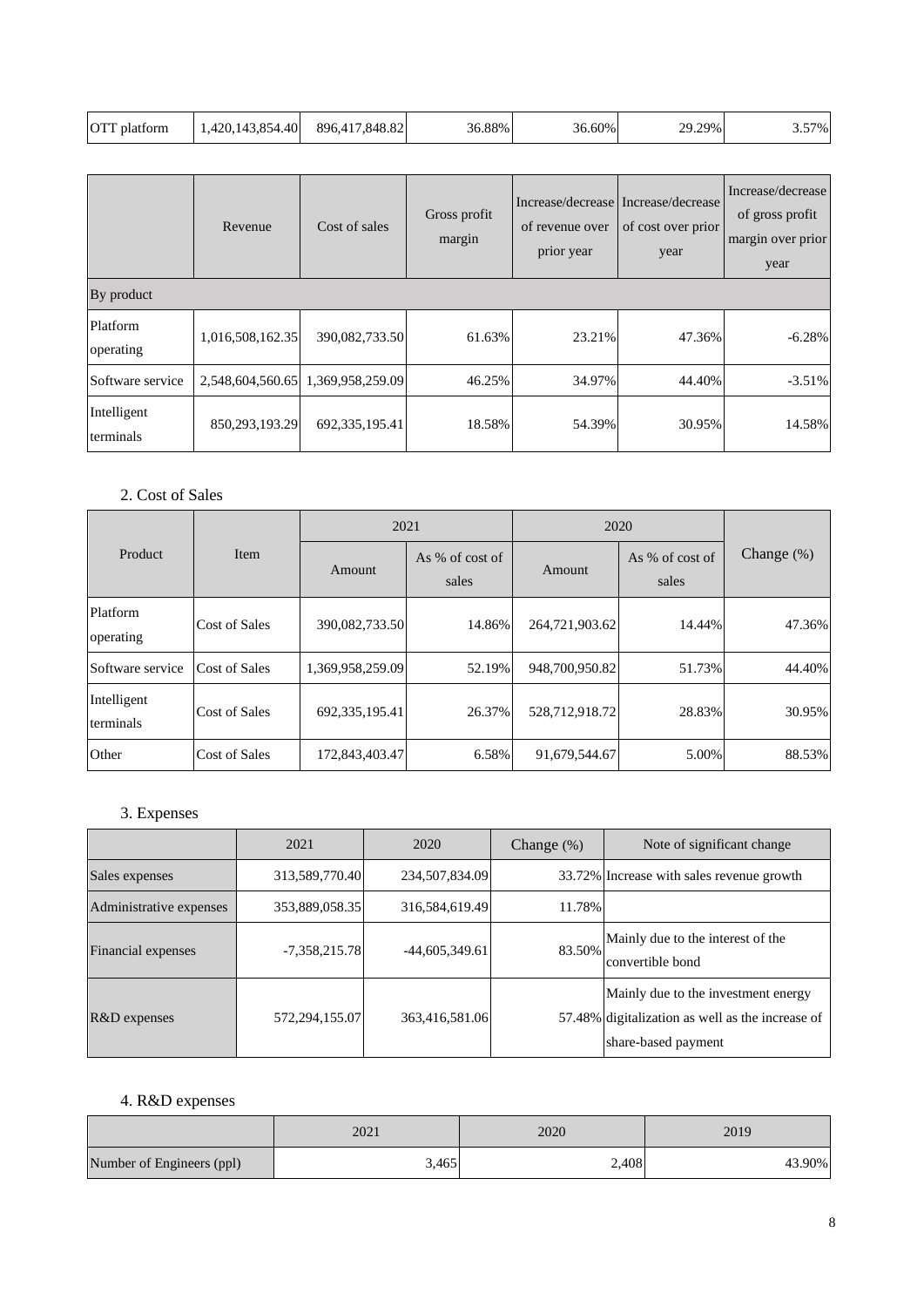| Engineers as percentage of<br>Total headcount               | 57.56%         | 48.46%         | 9.10%          |
|-------------------------------------------------------------|----------------|----------------|----------------|
| Amount of R&D expenses<br>(RMB)                             | 584,682,167.19 | 375,193,749.99 | 325,585,237.58 |
| $R&D$ investment as a<br>percentage of operating income     | 12.60%         | 11.08%         | 10.97%         |
| Capitalized R&D expenses<br>(RMB)                           | 12,388,012.12  | 11,777,168.93  | 16,497,809.55  |
| Capitalized R&D expenses as a<br>percentage of R&D expenses | 2.12%          | 3.14%          | 5.07%          |

## 5. Cash Flow

| Item                                                   | 2021              | 2020                | YoY change<br>(% ) | Explanation                                                                                  |
|--------------------------------------------------------|-------------------|---------------------|--------------------|----------------------------------------------------------------------------------------------|
| Subtotal of cash inflows from<br>operating activities  | 4,085,760,357.29  | 3,269,556,105.44    |                    | Mainly due to the COVID-19,<br>24.96% the delay of some project<br>acceptance                |
| Subtotal of cash outflows from<br>operating activities | 3,921,908,413.64  | 2,881,384,394.87    |                    | Mainly due to the increase in<br>36.11% R&D and new energy scenario<br>development           |
| Net cash flows from Operating<br>Activities            | 163,851,943.65    | 388, 171, 710. 57   | $-57.79%$          | Mainly due to the above two<br>reasons.                                                      |
| Net cash flows from Investing<br>Activities            | $-302,713,354.26$ | $-1,338,328,502.10$ | 77.38%             | Mainly due to the decrease of<br>fixed bank deposit                                          |
| Net cash flows from Financing<br>activities            | $-87,561,355.31$  | 716,070,440.06      |                    | Mainly due to the share.<br>-112.23% repurchase, as well as the<br>convertible bond in 2020. |

### 6. Principal Subsidiaries

| Name         | Relationship<br>with the<br>Company | Principal<br>activity | Registered<br>capital     | Total assets | Net assets                                                  | Operating<br>revenue | Operating<br>profit                          | Net profit          |
|--------------|-------------------------------------|-----------------------|---------------------------|--------------|-------------------------------------------------------------|----------------------|----------------------------------------------|---------------------|
| Bangdao      | Subsidiary                          | Energy<br>internet    | 50 million<br><b>RMB</b>  | 6.54         | 1,173,139,16 867,664,158.<br>60                             | 53                   | 848,067,473. 224,481,216. 229,670,127.<br>96 | 34                  |
| <b>YSTen</b> | Subsidiary                          | <b>OTT TV</b>         | 175.488857<br>million RMB | 8.57         | 2,303,918,22 2,023,525,74 1,420,143,85 420,726,544.<br>3.25 | 4.40                 | 63                                           | 372.500.555.1<br>60 |

# IV. Analysis on Core Competitiveness

# **1. LongShine has a leading position in energy digitization construction and service**

LongShine Technology Group Co., Ltd. has been providing services in electrical energy field for nearly 25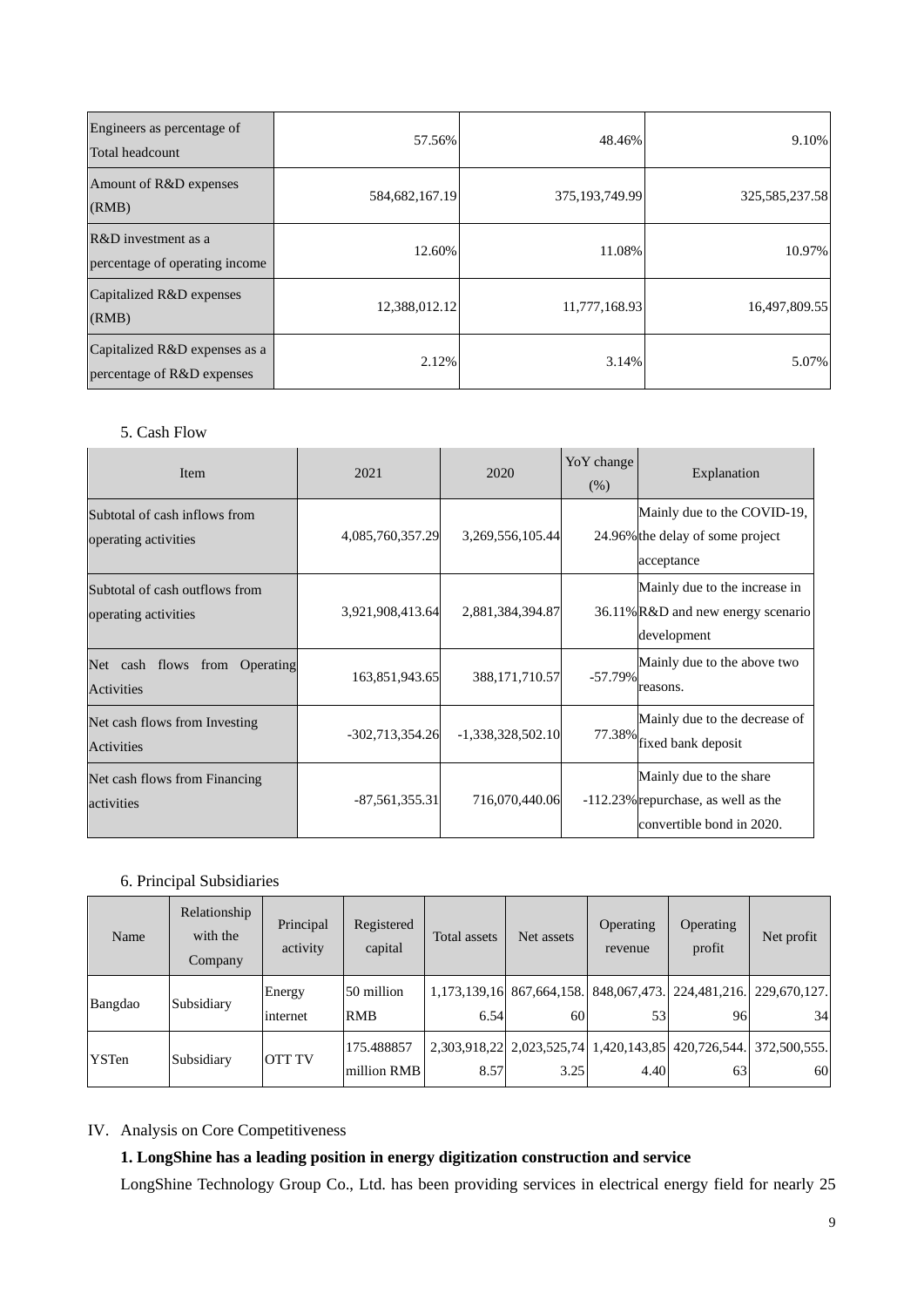years, and is a leading company in the field of digital electrical energy service in China. It has strong technology and talent accumulation, and has a deep understanding of the development of informatization and digitization technology application in the electrical energy industry. Relying on its rich business experience and technical capabilities, LongShine has gained leading market share in the industry and good customer reputation. At present, LongShine has a strong brand influence in the industry of digital energy services, has a clear strategic layout, a mature business model and an efficient business path, and has a professional energy digitization system construction and operation service team equipped with more than2,500 engineers.

LongShine's subsidiary, Bang Dao Technology, is one of the first companies to develop internet payment services for public utilities. LongShine Xinyao is one of the first companies to develop distributed photovoltaic cloud platform services, LongShine Xindiantu is one of the largest accumulated charging platform services. After nearly 10 years of Internet platform construction and the accumulation of operation experience, Longshine has established a platform construction and service team of more than 1000 people, combined with the company's depth Know How of the power business service, this is creating a broader space for the company's future energy Internet business development..

### **2. With 2B and 2C two-wheel-drive, the platform is made applicable to diverse scenarios**

LongShine serves the field of energy consumption by B2B2C business model. On the one hand, LongShine assists customers such as the State Grid, China Southern Power Grid, Gas Group, and photovoltaic power stations in achieving digital upgrading through software, application and technology services, helping the construction of new electric power system and the innovation of energy service; on the other hand, LongShine carries out operation services in depth through its own energy internet service platform, and joins hands with strategic partners to provide end-users with new scenarios of multiple energy services through flux portals such as Alipay, UnionPay, and City Super APP, the platform helps end-users access to house energy service, electric vehicle charging service, energy efficiency management and other services, and promotes the electrification of energy consumption.

LongShine has expanded its energy internet service from the utilities payment to more energy service scenarios, such as charging. Meanwhile, LongShine provides comprehensive energy services such as energy efficiency management, energy saving and emission reduction for corporate customers through distributed photovoltaic cloud platforms and smart energy-saving systems. In the future, with the explosion of demand for the digital system upgrading and construction of 2B-end energy and the continuous emergence of new scenarios for 2C-end energy Internet services, the business income of LongShine will show accelerated growth trend.

### **3. New technology R&D and platform operation service capabilities**

LongShine has always attached great importance to the R&D of energy digitization technology and the business innovation. Its investment on R&D accounted for over 10% of total revenue during recent years. Up to now, LongShine has obtained multiple patents in the industry. After accumulating years of technology and experience, LongShine has formed an all-round technical system throughout platform R&D, big data operation, and system software development, covering cloud computing, big data, IoT, artificial intelligence technology, etc., and accumulating strong middle-platform capabilities and platform products, thus ensuring the leading position of LongShine's long-term business and technology and the stability of sustained profitability. LongShine assists customers in achieving business innovation and technological progress in the energy digitalization in combination with the deep understanding of the energy industry, and by virtue of strong new technology innovation and application capabilities.

LongShine has nearly 10 years of experience engaging in energy Internet platform operation and service. LongShine has been working with flux portal of Alipay to build up Internet utilities payment scenarios since 2013,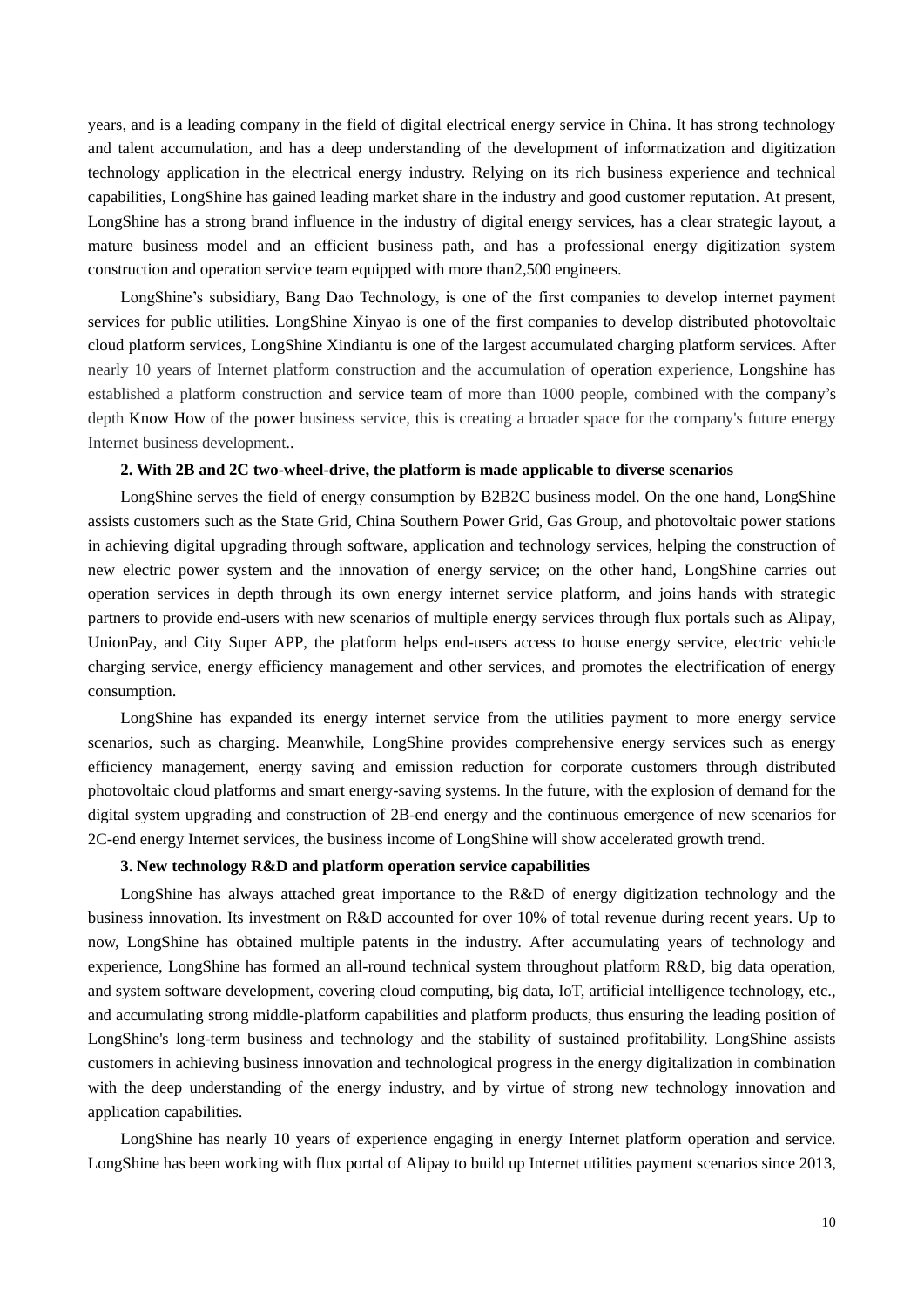and has developed its energy Internet service platform for over 9 years. The platform has expanded its service from providing utilities payment services for less than twenty public utility agencies with hundreds of thousands of transactions at the initial stage to providing services for over 5,300 public utility agencies and 350 million household users with over 5.5 million online transactions every day at present. Based on years of continuous operation in different life scenarios, the energy Internet service platform of LongShine has gained a lot of general capabilities in user operation, scenario construction, intelligent marketing, ecological integration and open technology, and accumulated rich experience in platform operation and Internet service.

### **4. Mature and steady management, professional implementation capability**

After years of continuous operation, LongShine Technology Group Co., Ltd. has fostered an advanced management team with superb skills, rich experience, and teamwork and cooperation attitude. All the top management members of LongShine have experience engaging in energy digitization industry for many years, and are quite capable in corporate operating. LongShine introduced the AMDOCS delivery methodology from the world's leading industry software and technical service company in 2005, and introduced the advanced product development concept and management system IPD (Integrated Product Development) of the industry in 2011. Besides, it obtained SDL-based information security service (safe development) certification in 2014, and CMMI L5 certification in 2017. After years of practical application, LongShine has established a mature integrated product R&D management system that integrates IPD+CMMI+SDL, and corresponding project management procedures, to ensure that all work of LongShine are engaged on the basis of "creating value for customers" and guarantee the overall stable operation.

LongShine adheres to the service-oriented principle. In addition to establishing strong middle-platform capabilities and platform online service capabilities, LongShine has deployed efficient and professional business development and localization service teams in most provinces in China, which can provide customers with all-around on-site services from consulting planning and implementation services to business operation. LongShine conducts local adaptive development and customized transformation of relevant technologies in combination with its own advantages, so as to provide customers and partners with operational and technical services meeting their actual needs. In addition, after accumulating years of experience, LongShine Technology Group Co., Ltd., based on ISO20000 information technology service management standard and in combination with service management practice, has formed a complete set of technical service system, which can provide customers with efficient and high-quality services.

### V. Prospect of the company's future development

1. Industry development trend and company development strategy

Digitization is the most important trend in the 21st century. At the same time, energy technology and productivity are making continuous progress. The country has been firmly implementing the 'double carbon' strategy, which is promoting an enormous energy revolution. The integration of electric energy + digital technology will bring new forms of electric energy and new market mechanism, and give birth to a series of new scenarios for electric load and electric energy consumption. LongShine is at the intersection crossroad of the energy revolution and the digital revolution. Driving energy consumption greener, more convenient and more efficient is not only an opportunity, but also a mission.

In the future, LongShine Technology Group will firmly focus on the energy industry, lock on the development driving strategy of 'energy digitization + energy internet' with the business model of B2B2C, and continue to focus on the two business lines of digital upgrading of the energy industry as well as the service operation of energy internet platform.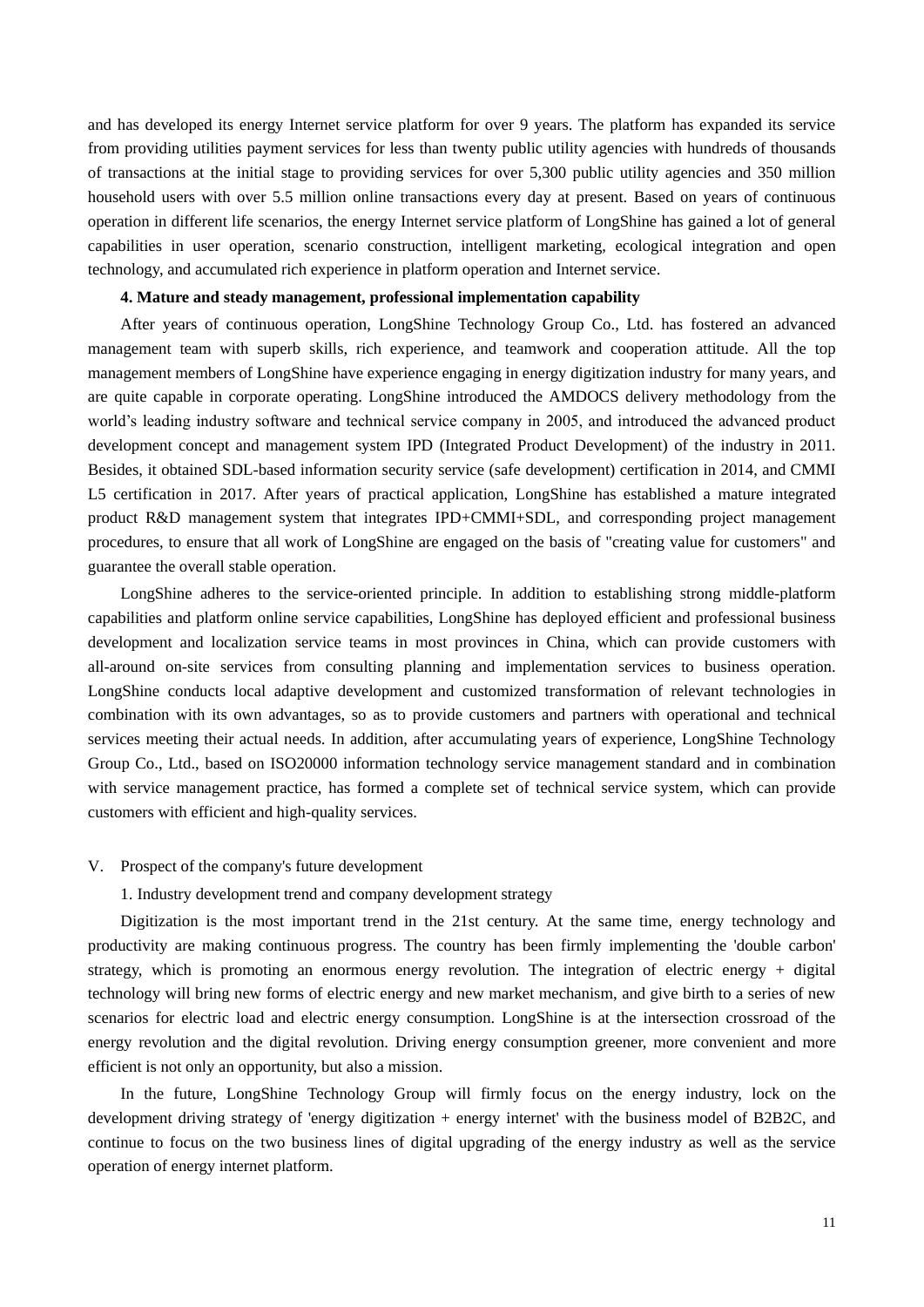### **(1) Energy Digitization**

In 2021, the development of the energy industry is facing many opportunities and challenges. The "double carbon" goal promotes the development of clean energy and the construction of new electric power systems. The reform of the electric system has been greatly promoted, by deregulation electricity prices control, formation of a unified national energy market, and the complementarity of medium and long-term electric market and spot market. The rapid growth of electric vehicles and charging stations has driven the continuous emergence of energy internet consumption scenarios. Digitization has become the key to the development of the power and energy industry. It not only includes the development of new digital infrastructure such as cloud computing, big data, internet of things, but also increasingly relies on digital technology in the fields of business operation, customer service, marketing and financial accounting. Both State Grid and China Southern Power Grid have increased investment in the field of digitization, the investment driven by the digital transition of the two Grids during the 14th Five Year Plan period will be hundreds of billions of value. Facing 2022, various supporting policies for electric system reform will be gradually issued and implemented, the energy market will be further active, and the national and social policy support and management measures for the development of new energy will be more mature and rational. While developing new energy, it also takes into account the cost of the whole society and the affordability of the industry. At the same time, the utilization of new energy represented by electric vehicles and charging stations has become a consensus all over the world. All countries have issued measures to eliminate fuel powered vehicles and encourage the development of electric vehicles.

**LongShine technology will seize the major opportunity of "double carbon" and combine its advantages in digital technology in the energy industry to provide various competitive digital solutions for power grid and energy enterprises.** In addition to consolidating its market leading position in key business areas like energy services, the company will continue to explore new business opportunities and markets. Further expand the market scale in energy digital service sector, comply with the opportunity of electric reform and new power system construction, explore business opportunities, expand market share, and continuously improve the scale of contracts and revenue. At the same time, the company will further innovate its business model, and develop from providing customers with technical solutions to providing customers with digital capacity support including integrated market planning, operation services and technical solutions. The target is to create more value for the energy industry and customers in the new era of "energy revolution + digital revolution".

### **(2) Energy Internet**

On the premise of marketization and digitalization, scenario has become the main way to realize the electrification of energy consumption. When a large number of demand side participants such as distributed energy and electric vehicles appear and get connected to the power grid, a highly interconnected energy system is then taking shape. 'Scenario' will redefine the interaction between supply and demand, through upgrading the business model of heavy assets which only provide energy to a platform model which can exchange services. Based on the scenarios of energy services, more opportunities for local energy services are emerging rapidly. Through the energy internet platform that can connect supply and demand and aggregate services, energy consumers can become local energy producers and transmit power to the power grid while enjoying energy services. They can also become direct participants in the energy market through demand response, and balance supply and demand nearby. In the future, "large-scale distributed power generation + energy storage on the demand side + user load control' will form a micro-grid to realize the implementation of energy internet, and may become the main method to achieve carbon neutralization.

**Relying on its own advantages gained from nearly ten years of energy internet operation, LongShine Technology has its own energy internet service platform.** The platform has formed many general capabilities, such as scene building, user operating, intelligent marketing, ecological integration and so on. With in-depth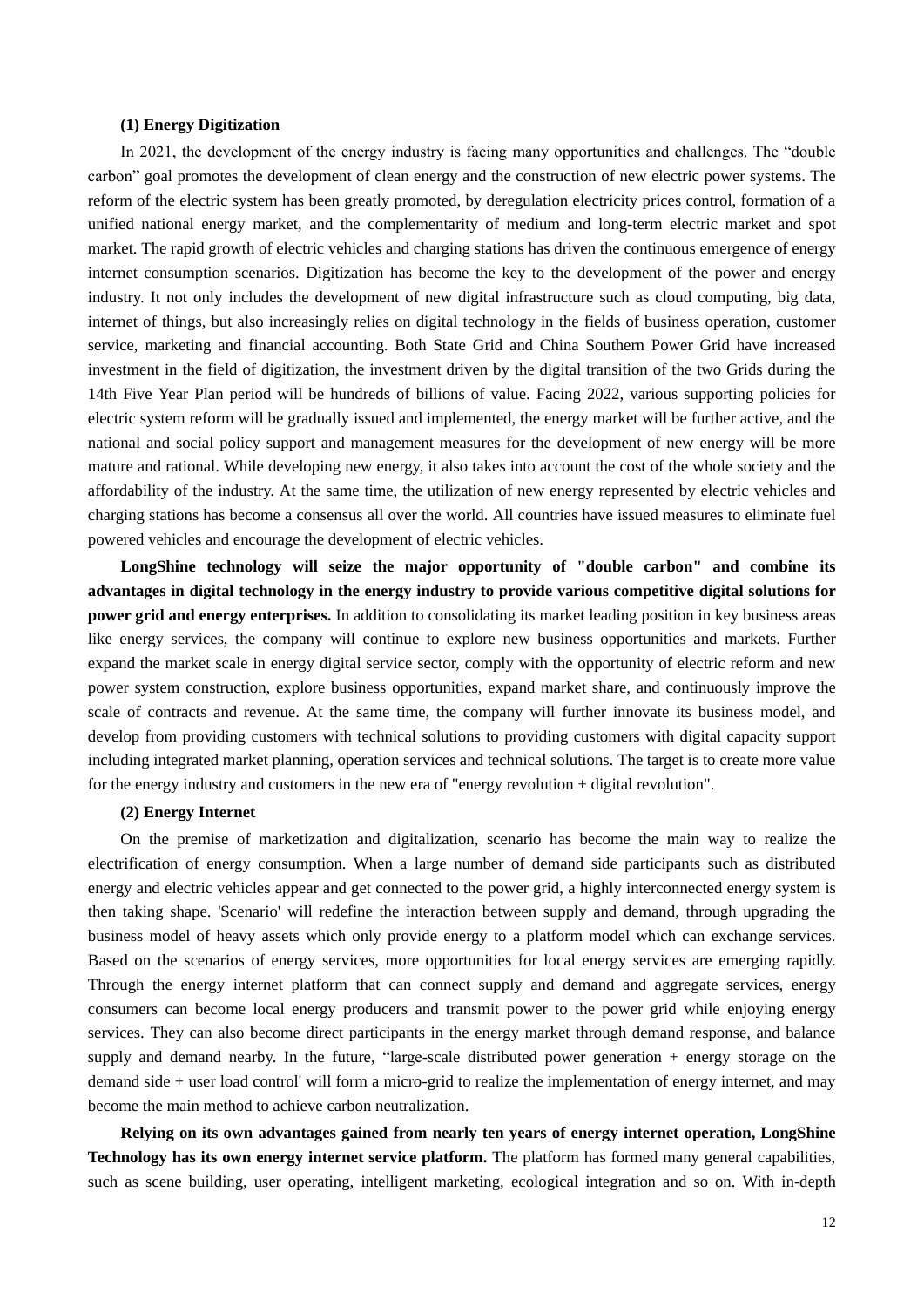cooperation with Alipay, UnionPay, it will be capable of widely connected and empowered in the energy industry. Right now, the company's energy internet service platform has covered energy service scenarios such as home energy service, electric vehicle aggregation charging, enterprise energy conservation and so on.

At present, electric vehicles and public charging services are facing a historical opportunity of rapid development. By the end of 2021, the number of electric vehicles reached 7.84 million, far exceeding the planed target. As the basic supporting facilities of electric vehicles, charging stations have also become a huge market opportunity. At the same time, considering China's urbanization process and land resource endowment, charging service market will be a huge regional decentralized market with the participation of more independent charging operators. A large number of electric owners need to obtain charging services through public charging stations. In contrast, many independent charging operators are difficult to form an active platform to electric vehicles owners, due to their limited regional market share and single service scenario. Therefore, the joint operation mode of 'super portal' and rich scenes, such as Alipay, and 'aggregate charging platform' with resource integration and operation service advantages will have stronger competitiveness and provide better user experience. This model is expected to become the mainstream mode of public charging service market in the future. More importantly, when the proportion of electric vehicles is increasing, public charging stations will become an important energy node of the urban power grid, and the aggregated decentralized charging load will become an important part of the power consumption of the whole society. The aggregated charging platform will have the opportunity to participate in energy service links such as electric market transaction, demand response, optical-storage-charging integrated stations and so on.

**Starting from 2022, LongShine will focus its strategy on "Xindiantu" aggregated charging platform, and increase investment by relying on the company's own deep Know How about market-oriented and digital services of power business.** The company will continue to cooperate with Alipay and Navi Map to provide electric vehicle owners with a "more, faster, better and more economical" charging experience to achieve rapid user growth and membership development. At the same time, the company will strengthen in-depth cooperation with State Grid, China Southern Power Grid, Tled, Star Charging and a large number of medium and long size charging operators, accelerate the interconnection of charging stations, and realize the continuous and rapid growth of aggregate network connection and charging capacity. Based on this, the company will explore the possibilities in setting up distributed photovoltaic, electric sales, user side energy storage and aggregate charging platforms, realize the energy operation services such as integrated optical-storage-charging stations, charging + electricity sales, and develop Xindiantu to become the highest customer and commercial value platform.

### 2. Business plan for 2022

In 2022, based on the industry trends and development strategies, the management team of the company formulated the following business plans from the three business sectors of energy digitization, energy internet and OTT:

(1) In the field of energy digitization, the company will continue to tap the development opportunities brought by the energy revolution and digitization transition. On the one hand, considering the upgrade of core system in Grid, the company will consolidate the dominant position of the existing market and expand new markets. On the other hand, the company will seize the opportunity of promoting electrification and energy conservation efficiency on the energy consumption side of the power grid. The company will continue to expand new business opportunities in big data, marketing operation and comprehensive energy operation. **It is estimated that the company's energy digitization business will maintain a revenue growth of more than 25% in 2022**.

(2) In the field of energy internet, the company's energy internet service platform focuses on the development